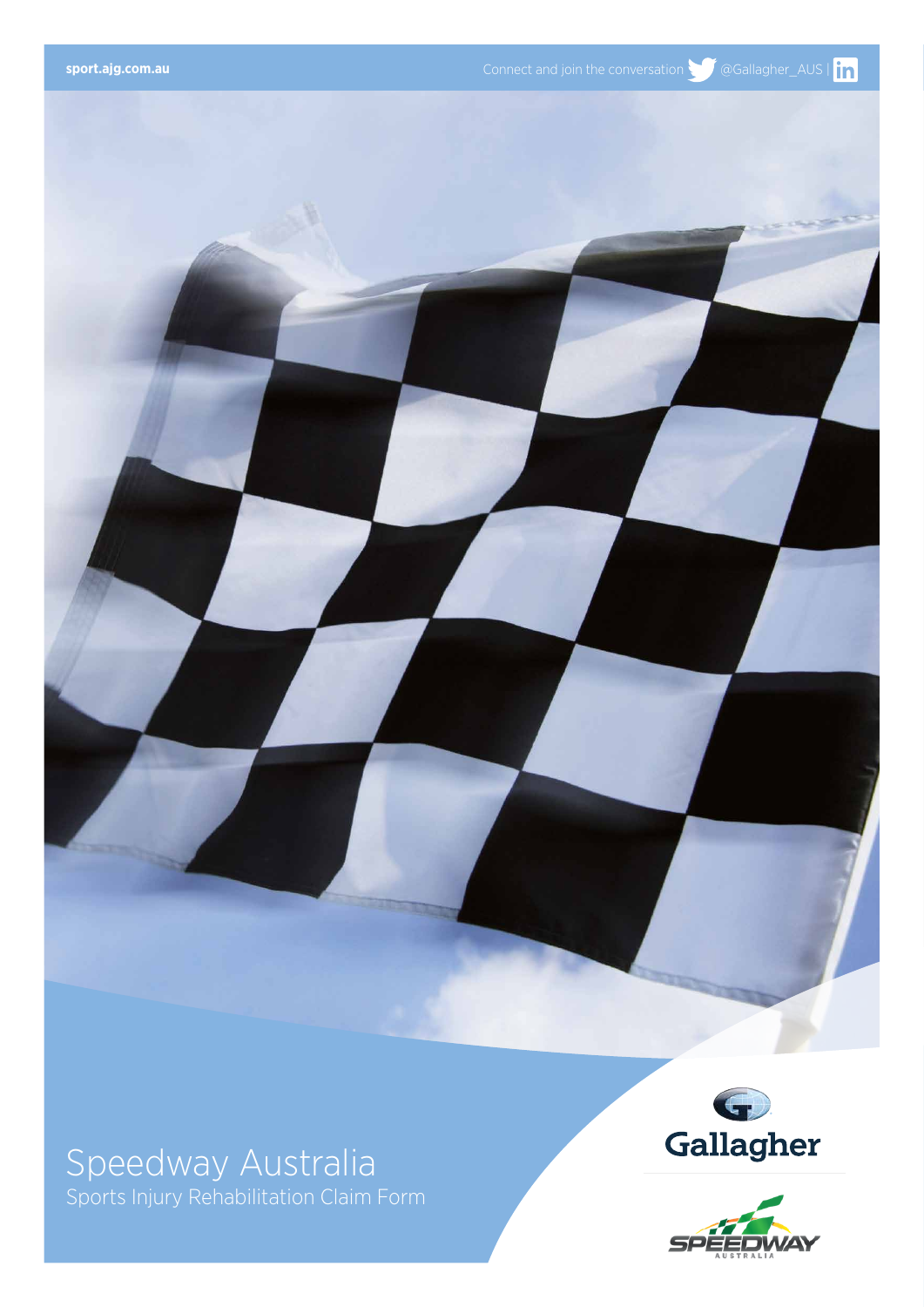## Injured

| Injured (please tick):                           |                                |                                                                                                                       |                                    |                           |
|--------------------------------------------------|--------------------------------|-----------------------------------------------------------------------------------------------------------------------|------------------------------------|---------------------------|
| $\Box$ Driver                                    | Co-Driver                      | Crew Member<br>$\mathsf{L}$                                                                                           | Pit / Service Crew<br>$\mathsf{L}$ | $\Box$ Official           |
| Apprentice                                       | $\Box$ Photographer            |                                                                                                                       |                                    |                           |
| Club:                                            |                                |                                                                                                                       |                                    |                           |
| Name:                                            |                                |                                                                                                                       |                                    |                           |
| Address:                                         |                                |                                                                                                                       |                                    |                           |
| City:                                            |                                |                                                                                                                       |                                    |                           |
| State:                                           | Postcode:                      |                                                                                                                       |                                    |                           |
| Phone:                                           |                                |                                                                                                                       |                                    |                           |
| Date of Birth:                                   |                                |                                                                                                                       |                                    |                           |
| Sex                                              |                                |                                                                                                                       |                                    |                           |
| $\Box$ Female<br>$\Box$ Male                     |                                |                                                                                                                       |                                    |                           |
|                                                  |                                |                                                                                                                       |                                    |                           |
| Email:                                           |                                |                                                                                                                       |                                    |                           |
| Event<br>Track Name:                             |                                |                                                                                                                       |                                    |                           |
| Track City:                                      |                                |                                                                                                                       |                                    |                           |
| Event Name:                                      |                                |                                                                                                                       |                                    |                           |
| Event Type:                                      |                                |                                                                                                                       |                                    |                           |
| Vehicle Type:                                    |                                |                                                                                                                       |                                    |                           |
| Vehicle Number:                                  |                                |                                                                                                                       |                                    |                           |
| Catergory of motorsport:                         |                                |                                                                                                                       |                                    |                           |
| $\Box$ 1. Social                                 | 2. Autotest                    | $\Box$ 3. Off-road                                                                                                    | 4. Speed                           | 5. Rally Road             |
| $\Box$ 6. Race                                   | 7. V8 Supercars                |                                                                                                                       |                                    |                           |
| Details of disability or Injury                  |                                |                                                                                                                       |                                    |                           |
| Date of injury:<br>$\sqrt{2}$                    |                                | <u> 1980 - Jan Barbara Barat, martin da basar da basar da basar da basar da basar da basar da basar da basar da b</u> |                                    |                           |
| Injured body part:                               |                                |                                                                                                                       |                                    |                           |
| Injury type (Sprain, fracture, concussion etc.): |                                |                                                                                                                       |                                    |                           |
| Time                                             |                                |                                                                                                                       |                                    |                           |
| $\Box$ Morning                                   | $\Box$ Afternoon               | $\Box$ Evening                                                                                                        | $\Box$ Lights                      |                           |
| Disposition                                      |                                |                                                                                                                       |                                    |                           |
| On-Site Care Only                                | Ambulance to Hospital Fatality |                                                                                                                       | $\Box$ Refused Treatment           |                           |
| Occasion                                         |                                |                                                                                                                       |                                    |                           |
| $\Box$ Morning                                   |                                | $\Box$ Pre-race Preparation $\Box$ Qualifiying Run / Trials $\Box$ During Race                                        |                                    | During Race / Yellow Flag |
| Between Races                                    | Non-Race Business              |                                                                                                                       |                                    |                           |
| Location                                         |                                |                                                                                                                       |                                    |                           |
| Garage Area                                      |                                | $\Box$ Pits (Entrance / Exit) $\Box$ Starting / Staging Area $\Box$ Turn #                                            |                                    |                           |
| $\Box$ Straightway                               | $\Box$ Grandstand              | $\Box$ Other                                                                                                          |                                    |                           |
| If 'Other' please provide details:               |                                |                                                                                                                       |                                    |                           |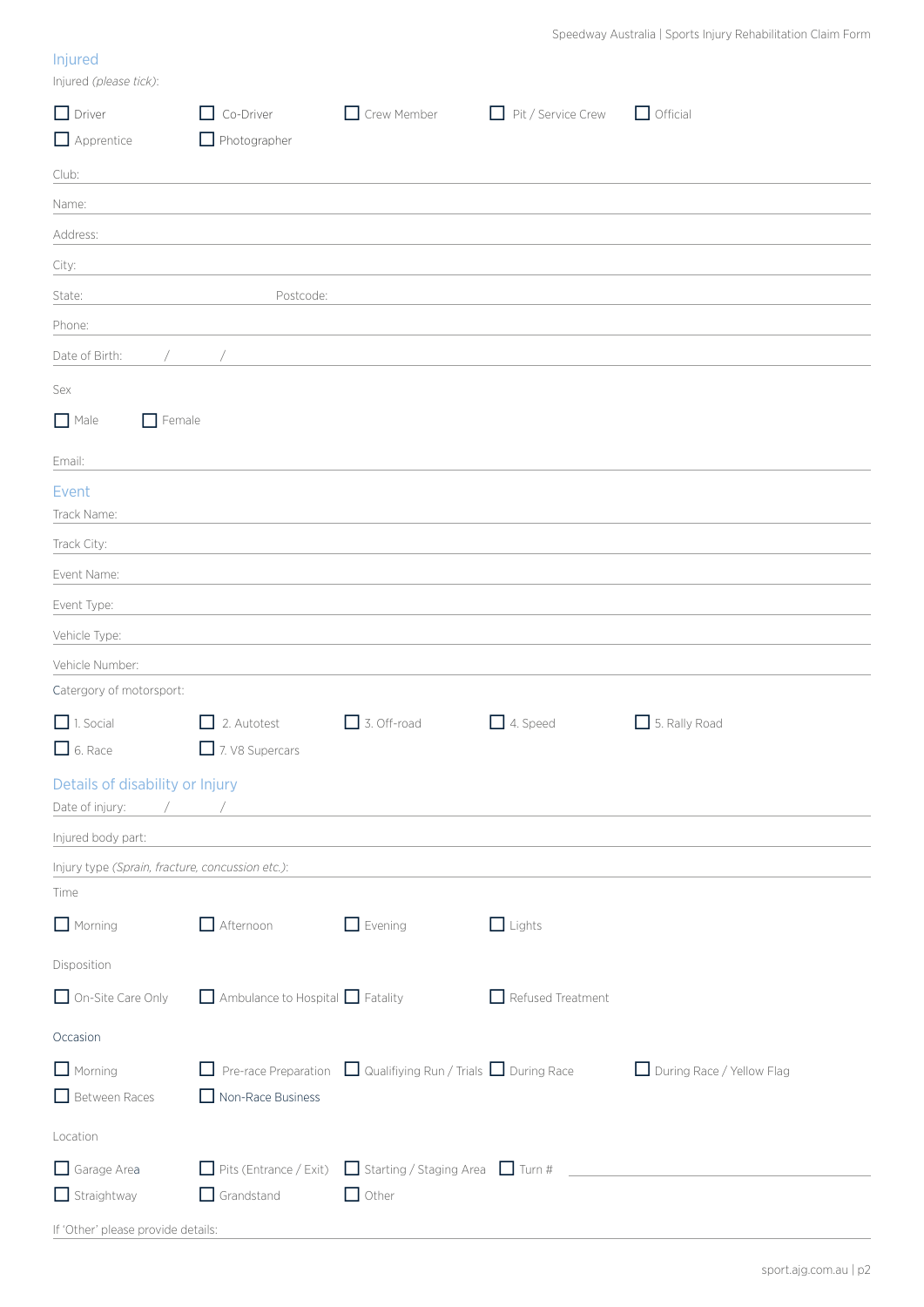| Activity                           |                                                                                                  |                            |                                 |             |    |
|------------------------------------|--------------------------------------------------------------------------------------------------|----------------------------|---------------------------------|-------------|----|
| $\Box$ Racing                      | $\Box$ To / From Pits                                                                            | Vehicle Maintenance Report |                                 |             |    |
|                                    | Loading / Unloading J Other                                                                      |                            |                                 |             |    |
| If 'Other' please provide details: |                                                                                                  |                            |                                 |             |    |
|                                    |                                                                                                  |                            |                                 |             |    |
| Situation                          |                                                                                                  |                            |                                 |             |    |
| $\Box$ Hit by Racer                | $\Box$ Hit Racer                                                                                 | Hit Fence / Wall           |                                 |             |    |
|                                    | $\Box$ Hit by debris (log/rock, vehicle part)                                                    |                            | Fell (slip, trip, pushed) Other |             |    |
| If 'Other' please provide details: |                                                                                                  |                            |                                 |             |    |
| Special Circumstances              |                                                                                                  |                            |                                 |             |    |
| Lost Wheel                         | $\Box$ Left                                                                                      | $\Box$ Right               | $\Box$ Front                    | $\Box$ Rear |    |
| $\Box$ Stuck Throttle              | $\Box$ Wet Track                                                                                 | $\Box$ Other               |                                 |             |    |
| Estimated Absence from Racing      |                                                                                                  |                            |                                 |             |    |
| $\Box$ Less than 1 week            | $\Box$ 1-3 weeks                                                                                 | $\Box$ More than 3 weeks   | Not Applicable                  |             |    |
|                                    | Describe how the accident happened:                                                              |                            |                                 |             |    |
|                                    |                                                                                                  |                            |                                 |             |    |
|                                    |                                                                                                  |                            |                                 |             |    |
| Person who can attest to injury:   |                                                                                                  |                            |                                 |             |    |
| Print Name:                        |                                                                                                  |                            |                                 |             |    |
| Phone:                             |                                                                                                  |                            |                                 |             |    |
| Was there anyone else injured?     |                                                                                                  |                            |                                 |             |    |
| Treatment                          |                                                                                                  |                            |                                 |             |    |
| Was hospital treatment required?   |                                                                                                  |                            |                                 |             |    |
| $\Box$ Yes                         | $\Box$ No                                                                                        |                            |                                 |             |    |
|                                    | If 'No' did you visit your GP? If 'Yes' GP details:                                              |                            |                                 |             |    |
| Name of Doctor:                    |                                                                                                  |                            |                                 |             |    |
| Address:                           |                                                                                                  |                            |                                 |             |    |
|                                    | Hospitals - if you were admitted to hospital, or treated as an out-patient, please give details: |                            |                                 |             |    |
| Inpatient                          | Name                                                                                             | Address                    |                                 | From        | To |
| Outpatient                         |                                                                                                  |                            |                                 |             |    |
|                                    |                                                                                                  |                            |                                 |             |    |

Give details of all attending physicians:

| Name | Address | Telephone number |
|------|---------|------------------|
|      |         |                  |
|      |         |                  |
|      |         |                  |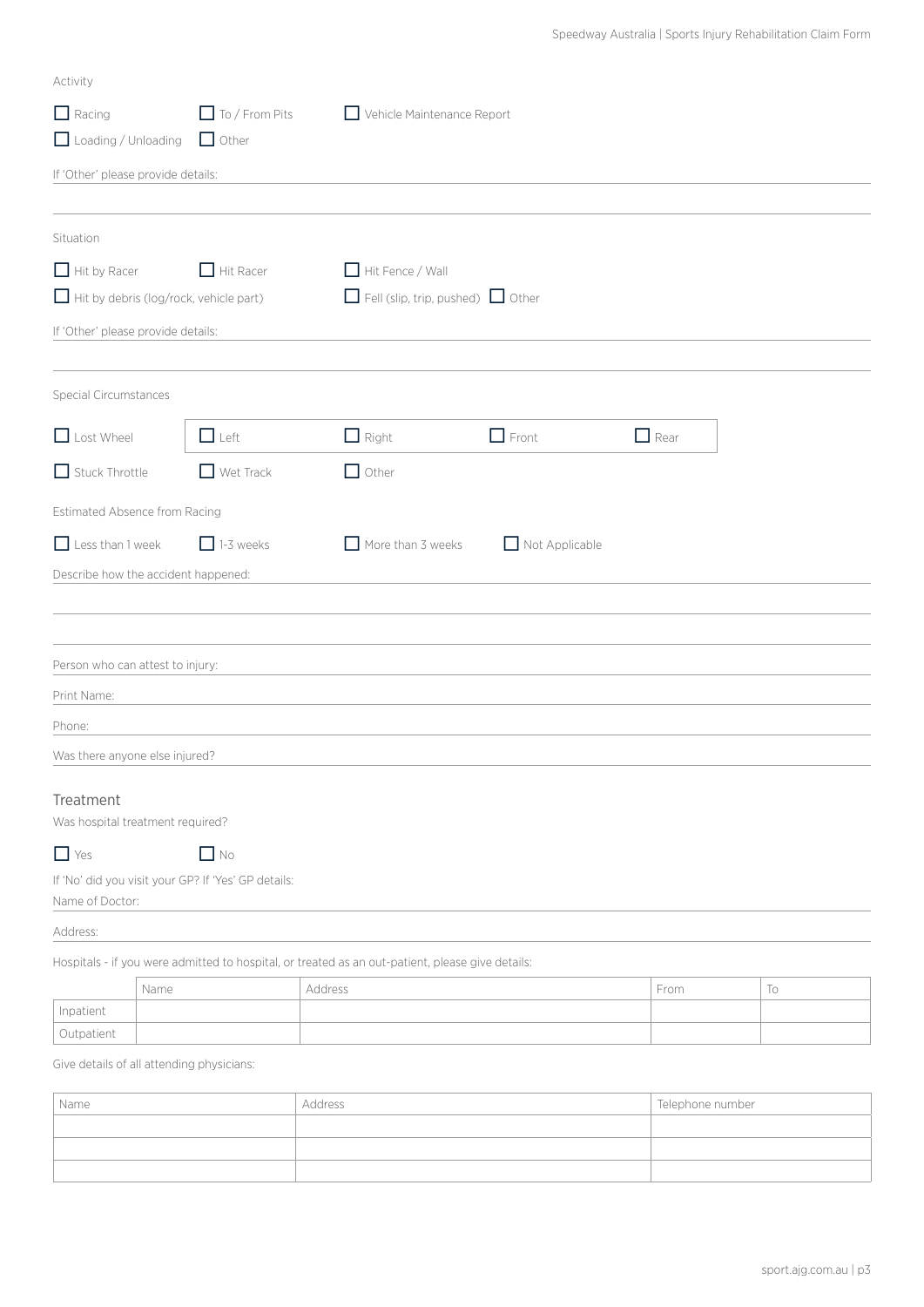Speedway Australia | Sports Injury Rehabilitation Claim Form

| When did you stop work:                                      |                                                                                                                             |           |         | (date) | AM/PM (time) |
|--------------------------------------------------------------|-----------------------------------------------------------------------------------------------------------------------------|-----------|---------|--------|--------------|
| When did you first obtain treatment from a doctor:           |                                                                                                                             |           |         | (date) | AM/PM (time) |
| Name of Doctor:                                              |                                                                                                                             |           |         |        |              |
| Address:                                                     |                                                                                                                             |           |         |        |              |
| Is this Doctor still treating you for the injury?            |                                                                                                                             |           |         |        |              |
| $\Box$ Yes                                                   | $\Box$ No                                                                                                                   |           |         |        |              |
| Is this your regular doctor?                                 |                                                                                                                             |           |         |        |              |
| $\Box$ Yes<br>If 'No' give details:<br>Regular Doctors Name: | $\Box$ No                                                                                                                   |           |         |        |              |
| Address:                                                     |                                                                                                                             |           |         |        |              |
| State:                                                       |                                                                                                                             | Postcode: |         |        |              |
|                                                              | Is there any injury (past or present) affecting your current disability?                                                    |           |         |        |              |
| $\Box$ Yes                                                   | $\Box$ No                                                                                                                   |           |         |        |              |
| If 'Yes' give details:                                       |                                                                                                                             |           |         |        |              |
| Are you now:                                                 |                                                                                                                             |           |         |        |              |
| $\Box$ Recovered                                             | When did you return to work?                                                                                                |           |         |        |              |
| Partially Disabled                                           | When did you return to work?                                                                                                |           |         |        |              |
| Totally Disabled                                             | When do you expect to return to work?                                                                                       |           |         |        |              |
|                                                              | Have you made, or will you make a claim for benefits under any Workers Compensation Act or Ordinance because of the injury? |           |         |        |              |
| $\Box$ Yes                                                   | $\Box$ No                                                                                                                   |           |         |        |              |
| If 'Yes' please give details:                                |                                                                                                                             |           |         |        |              |
|                                                              | Name                                                                                                                        |           | Address |        |              |
| Employer<br>Workers Compensation Insurer                     |                                                                                                                             |           |         |        |              |
|                                                              | Are you entitled to claim benefits from any Health Fund, Friendly Society?                                                  |           |         |        |              |
| $\Box$ Yes                                                   | $\Box$ No                                                                                                                   |           |         |        |              |
| Name of Fund:                                                |                                                                                                                             |           |         |        |              |
| Address:                                                     |                                                                                                                             |           |         |        |              |
| If so what benefits will you be claiming:                    |                                                                                                                             |           |         |        |              |
|                                                              | Have you or will you make a claim for benefits under a Road Traffic Policy (CTP)                                            |           |         |        |              |
| $\Box$ Yes                                                   | $\Box$ No                                                                                                                   |           |         |        |              |
| Name of Insurer:                                             |                                                                                                                             |           |         |        |              |
| Addresss:                                                    |                                                                                                                             |           |         |        |              |
|                                                              | Do you have any other insurance to cover this disability or Injury?                                                         |           |         |        |              |
| $\Box$ Yes                                                   | $\Box$ No                                                                                                                   |           |         |        |              |
| If 'Yes' give details:<br>Name of Insurer:                   |                                                                                                                             |           |         |        |              |
| Address:                                                     |                                                                                                                             |           |         |        |              |
| State:                                                       |                                                                                                                             | Postcode: |         |        |              |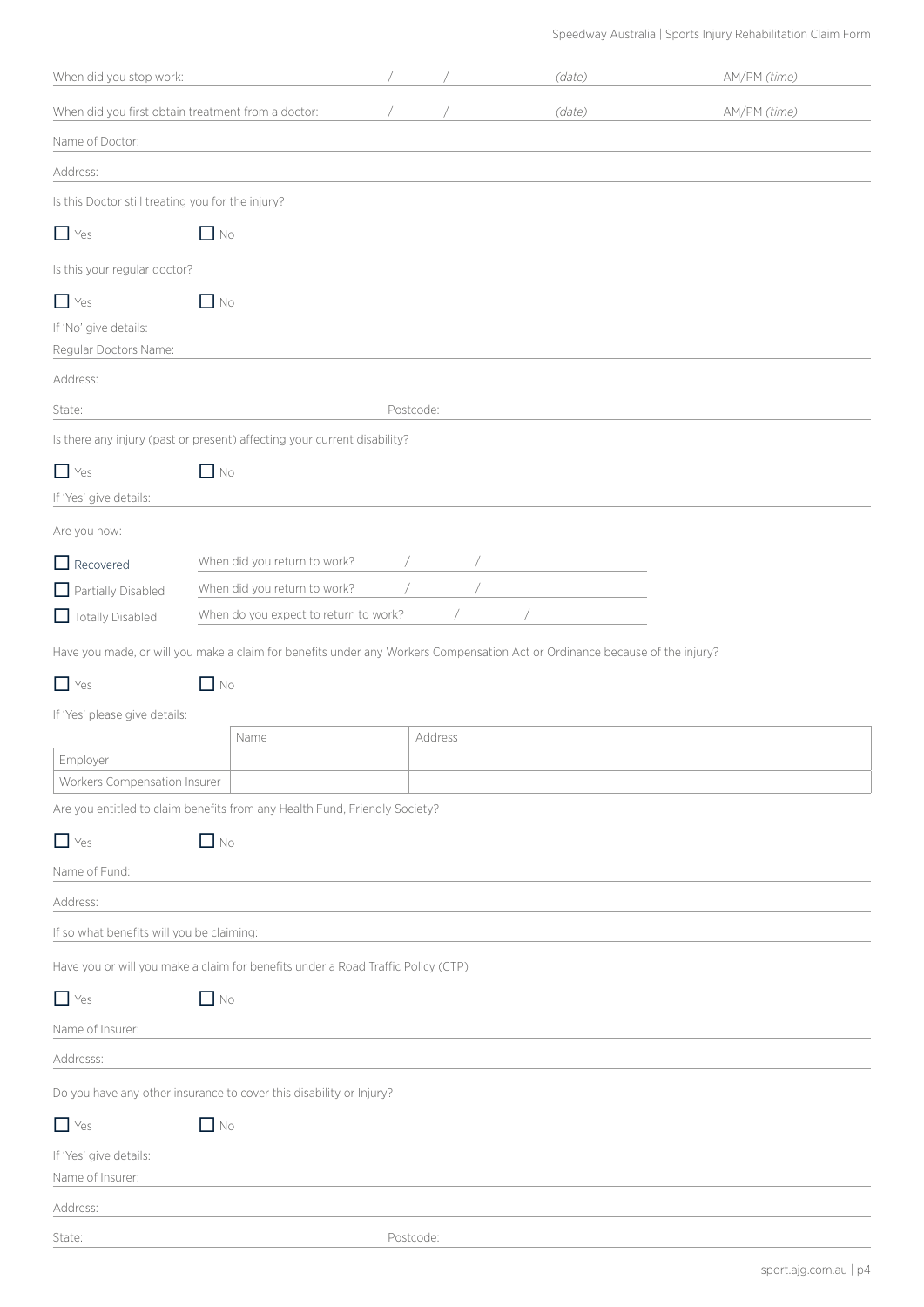#### Speedway Australia | Sports Injury Rehabilitation Claim Form

## Your employment details

### If employed as wage earner

| Must be completed by pay clerk/paymaster                                                                                                                                                                                                                                       |           |            |       |                                         |  |
|--------------------------------------------------------------------------------------------------------------------------------------------------------------------------------------------------------------------------------------------------------------------------------|-----------|------------|-------|-----------------------------------------|--|
| Employer's name:                                                                                                                                                                                                                                                               |           |            |       |                                         |  |
| Employer's address:                                                                                                                                                                                                                                                            |           |            |       |                                         |  |
|                                                                                                                                                                                                                                                                                |           |            |       |                                         |  |
|                                                                                                                                                                                                                                                                                |           |            |       |                                         |  |
| State:                                                                                                                                                                                                                                                                         | Postcode: |            |       |                                         |  |
| Phone number:                                                                                                                                                                                                                                                                  |           |            |       |                                         |  |
| Email:                                                                                                                                                                                                                                                                         |           |            |       |                                         |  |
| What was your employee's gross weekly income at the date of injury for the 12 calendar months immediately preceding injury.<br>(Excluding bonuses, commissions, overtime or any other allowances) \$                                                                           |           |            |       |                                         |  |
| Date You expect Your employee to resume work:                                                                                                                                                                                                                                  |           |            |       |                                         |  |
| Date You expect Your employee to resume normal duties (fully fit):                                                                                                                                                                                                             |           | $\sqrt{2}$ |       | <u> 1980 - Johann Barbara, martxa a</u> |  |
| What is Your employee's gross annual salary? \$                                                                                                                                                                                                                                |           |            |       |                                         |  |
| What date did he or she commence employment?                                                                                                                                                                                                                                   |           |            |       |                                         |  |
| What is the name of Your pay clerk?                                                                                                                                                                                                                                            |           |            |       |                                         |  |
| What is Your pay clerk's phone number?                                                                                                                                                                                                                                         |           |            |       |                                         |  |
| What is Your pay clerk's email address?                                                                                                                                                                                                                                        |           |            |       |                                         |  |
| Signature of pay clerk / paymaster:                                                                                                                                                                                                                                            |           |            | Date: |                                         |  |
| If self employed<br>If self-employed please attach proof of income over the past 12 calendar months immediately preceding injury<br>(net of business expenses, but before income tax and personal deductions e.g. Tax Return)<br>Who is your accountant?<br>Accountant's Name: |           |            |       |                                         |  |
| Accountant's Address:                                                                                                                                                                                                                                                          |           |            |       |                                         |  |
|                                                                                                                                                                                                                                                                                |           |            |       |                                         |  |

State: Postcode:

Phone number: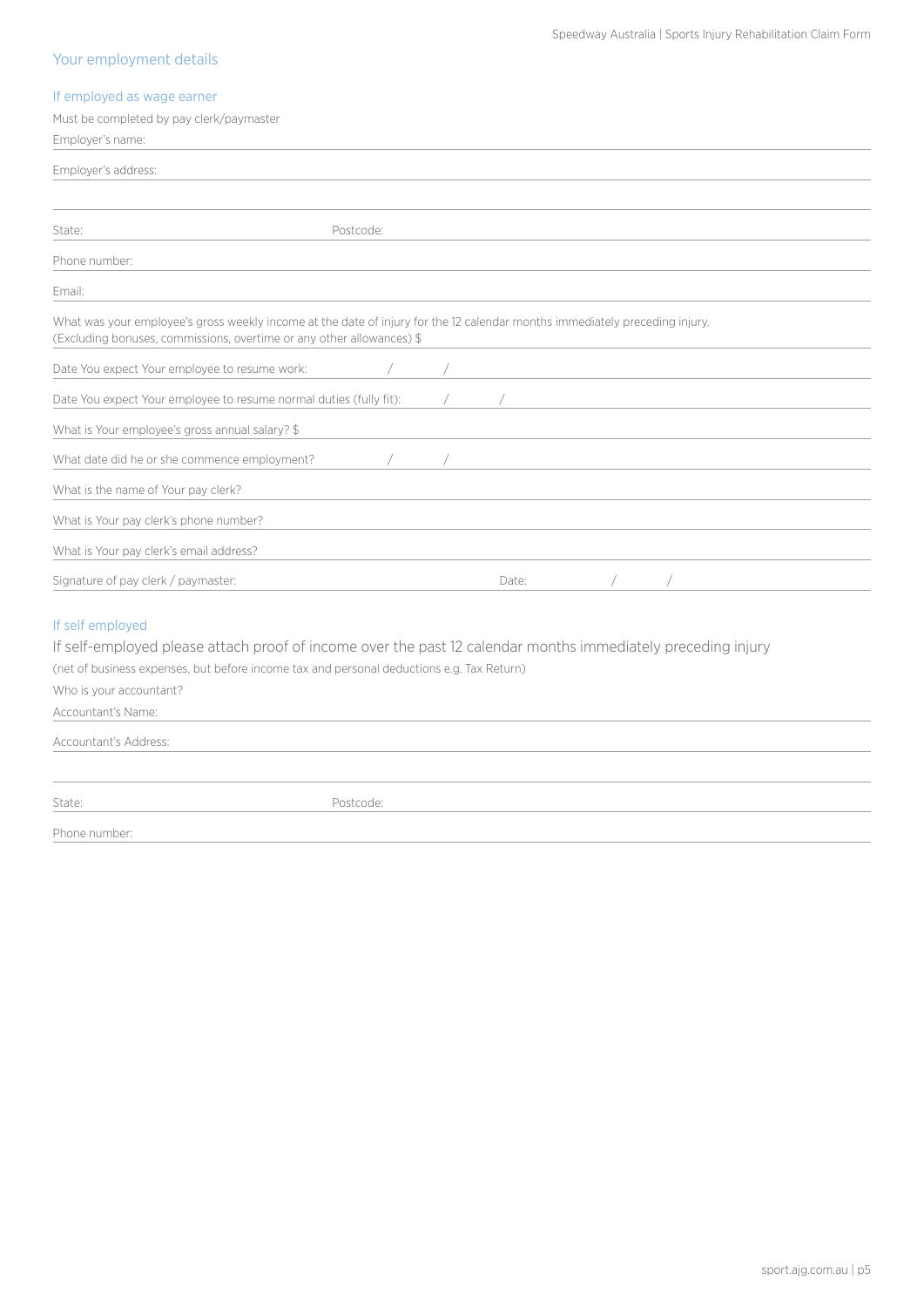## Disclosure Statement and Privacy Consent

Gallagher and the underwriter as specified on the policy schedule is committed to protecting the privacy of the personal information you provide to us. We will use the personal information requested on this form to enable us to consider your claim. We may also need to collect additional information in connection with your claim from the Health Insurance Commission, any hospital, physician or other person who has or will be attending you and your past or present employer/s. We may also need to collect additional information from claims investigators or surveillance officers if your claim is investigated by us. If you do not provide us with this information, we may not be able to process your claim. We may disclose your personal information we collect on this form and any other additional information we collect in relation to this claim:

- to our relevant staff and contractors involved in delivering our services;
- if a broker collects the claim form from you, to that broker (this is applicable to the claim from only);
- to your employer;
- to your sports association to confirm your eligibility to claim under a policy arranged by it:
- to the insurer and the underwriter as specified on the policy schedule;
- to reinsurers or reinsurance brokers (which may include reinsurers located outside Australia);
- to facilitators such as legal firms, accountants, actuaries and loss adjusters employed by us to assist us to consider your claim;
- to consultant doctors and physicians (in connection with the handling of your claim);
- to claims investigators and surveillance officers (in circumstances where the claim is investigated by us);
- if required to do so by a law enforcement body or by law; and

You may request access to your personal information we hold about you and where necessary, correct any errors in this information (some restrictions and costs may apply).

By completing and returning this form and agreeing to us collecting additional information from the parties specified above in connection with your claim, you agree to us using and disclosing your information as set out above.

This consent to the use and disclosure of your personal information remains valid unless you alter or revoke it by giving us written notice.

If any of your personal information changes in the future, please notify us of these changes so we can ensure that the information we hold about you is accurate, complete and up-to-date.

I agree that a photostat copy of this document shall be considered as effective and valid as the original and specifically authorised its use as such.

| Name (please print): |  |  |  |  |  |  |  |
|----------------------|--|--|--|--|--|--|--|
| Signed:              |  |  |  |  |  |  |  |
| Date:                |  |  |  |  |  |  |  |

## Must be completed by the injured Member/Athlete or their guardian if the Member/Athlete is under 18 years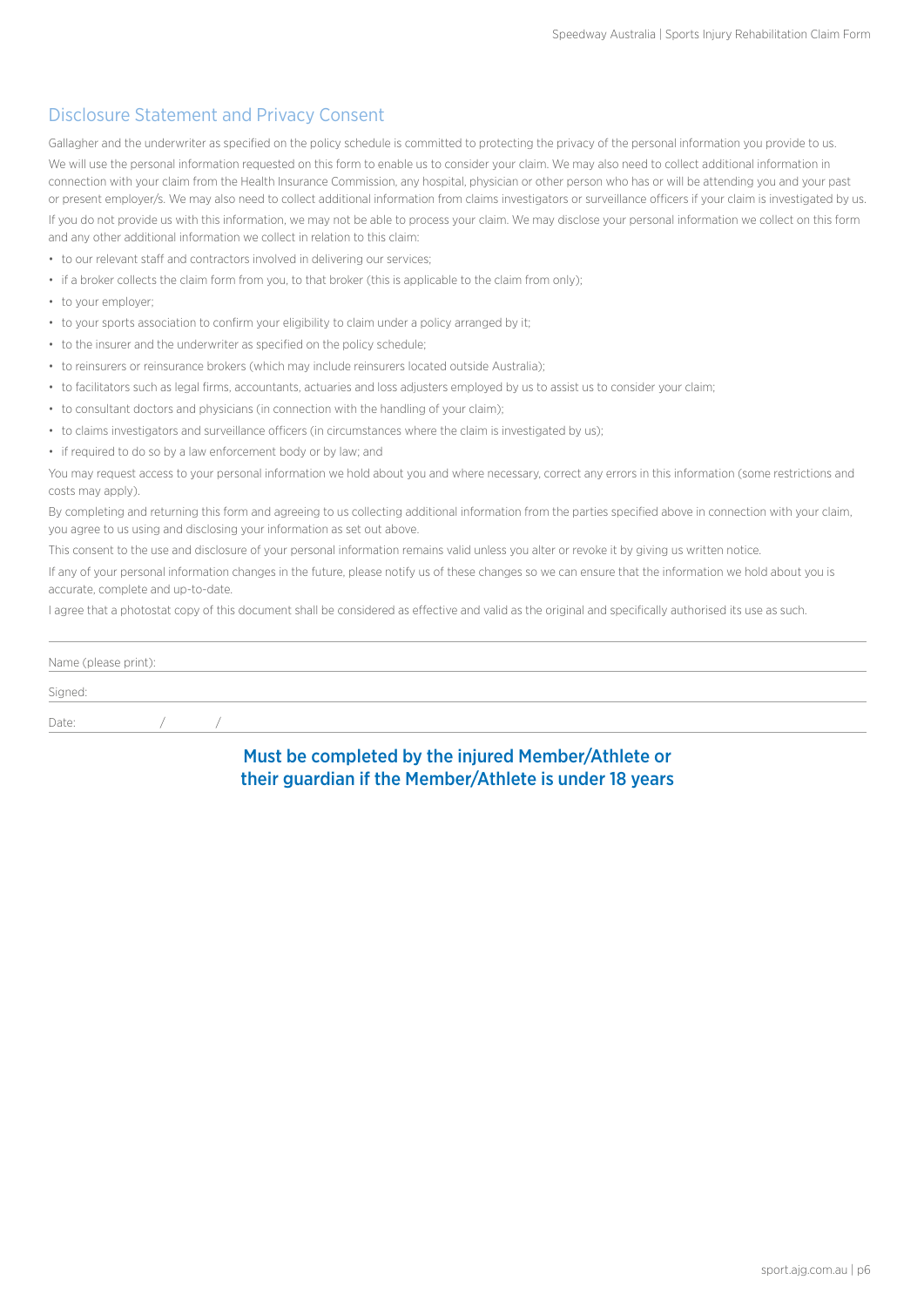## Electronic Banking Details (to be completed by the injured person)

Please Provide Account Details to ensure prompt payment of your benefits.

## PLEASE DOUBLE CHECK ALL DETAILS BELOW BEFORE SUBMITTING TO US

| Bank Name:                              |
|-----------------------------------------|
| Branch Address:                         |
| Account in the Name of:                 |
| Type of Account:                        |
| BSB Number:<br>$\overline{\phantom{m}}$ |
| Account Number:                         |

#### Conditions of this agreement:

- I/We hereby authorise all future payments to be made via electronic funds transfer to the above bank account.
- I/We will be responsible for notifying Gallagher and/or the insurer in writing of any changes in the above particulars. Until receipt of such notifications, Gallagher and/or the insurer shall process all payments in accordance with the above particulars.
- I/We warrant that the bank account details so provided are not false and comply with all applicable laws.
- Gallagher and/or the insurer has the right to accept the authority of the undersigned as conclusive evidence of that persons authority to execute this agreement on behalf of the supplier. Gallagher and/or the insurer is under no obligation to verify the authority of the undersigned on the Bank Account details.
- I/We acknowledge that it is not practicable for Gallagher and/or the insurer to keep banking details confidential, to the extent that these will be available to Gallagher and/or the insurer in carrying out their normal duties in paying accounts.
- Gallagher and/or the insurer will not be responsible for any delays in the payment of errors due to factors outside the reasonable control of Gallagher and/ or the insurer (including but not limited to delays and errors in the banking system).
- Gallagher and/or the insurer reserves the right at any time to terminate or suspend this direct credit payment method and to pay by cheque or any other manner which Gallagher and/or the insurer may determine.

Name (please print):

| Signed: |  |  |  |  |
|---------|--|--|--|--|
| Date:   |  |  |  |  |

### PERSONAL INFORMATION PROTECTION STATEMENT

Personal information we collect from you on this Electronic Funds Transfer Form will be used by Gallagher staff for the purpose of making payments to you in respect of your claim. Your personal information will be used for the primary purpose for which it is collected, and will not be disclosed to third parties. Your personal information will be managed in accordance with the National Privacy and Data Protection Act 2014.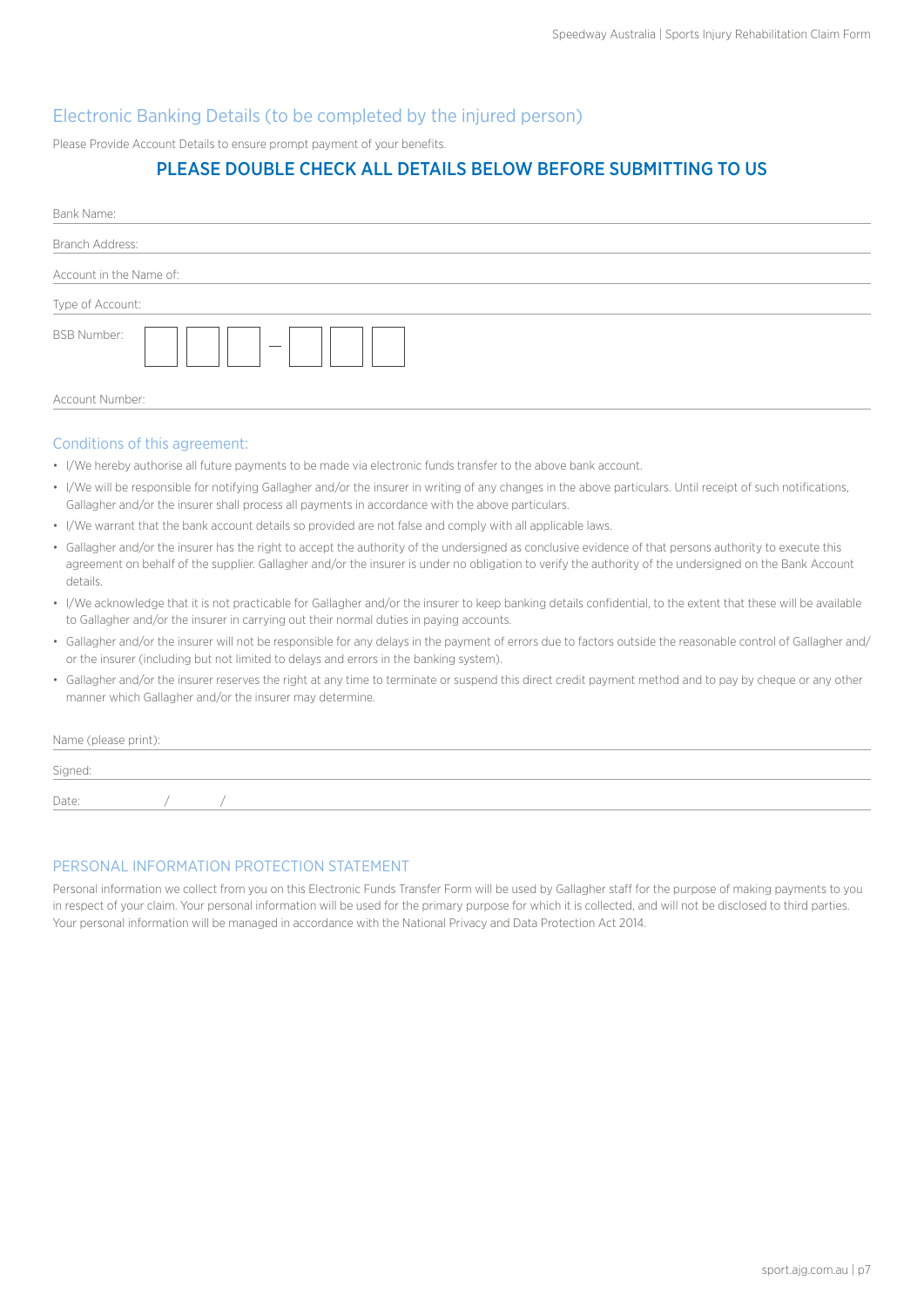## Medical Practitioners Statement to Company

Please note: Any charge issued for completion of this form will not be reimbursed, by the insurer.

|                                   |                | This form should be completed and returns to proclaim promptly.                          |
|-----------------------------------|----------------|------------------------------------------------------------------------------------------|
| Patient's full name:              |                |                                                                                          |
| Date of Birth:                    |                |                                                                                          |
| Height:                           |                | cms                                                                                      |
| Weight:                           |                | kgs                                                                                      |
|                                   |                |                                                                                          |
| <b>Diagnosis</b>                  |                | (if fracture or dislocation, describe nature and location i.e. simple, compound)         |
|                                   |                |                                                                                          |
|                                   |                |                                                                                          |
|                                   |                | If available please provide a copy of X-ray report                                       |
| Is this injury an:                |                |                                                                                          |
| $\Box$ Injury, or                 | $\Box$ Illness |                                                                                          |
|                                   |                | Does the patient have any other injury or illness that is contributing to the condition? |
| $\Box$ Yes                        | $\Box$ No      |                                                                                          |
| If 'Yes' give details:            |                |                                                                                          |
|                                   |                |                                                                                          |
|                                   |                |                                                                                          |
|                                   |                | Is condition due to injury or sickness arising out of the patients employment?           |
| $\Box$ Yes                        | $\Box$ No      |                                                                                          |
| If 'Yes' give details:            |                |                                                                                          |
|                                   |                |                                                                                          |
| Was the disability sport related? |                |                                                                                          |
| $\Box$ Yes                        | $\Box$ No      |                                                                                          |
| If 'Yes' give details:            |                |                                                                                          |
|                                   |                |                                                                                          |
| Date of onset / first symptoms:   |                |                                                                                          |
|                                   |                | When did the patient first consult you for this condition?                               |
|                                   |                | Has the patient ever had the same or similar condition?                                  |
| $\Box$ Yes                        | $\Box$ No      |                                                                                          |
| If 'Yes' give details:            |                |                                                                                          |
|                                   |                |                                                                                          |
|                                   |                | Has the patient had surgery or is it anticipated?                                        |
| $\Box$ Yes                        | $\Box$ No      |                                                                                          |
| If 'Yes' give details:            |                |                                                                                          |
|                                   |                |                                                                                          |
| Date performed or anticipated:    |                |                                                                                          |
|                                   |                |                                                                                          |
| Name of hospital:                 |                |                                                                                          |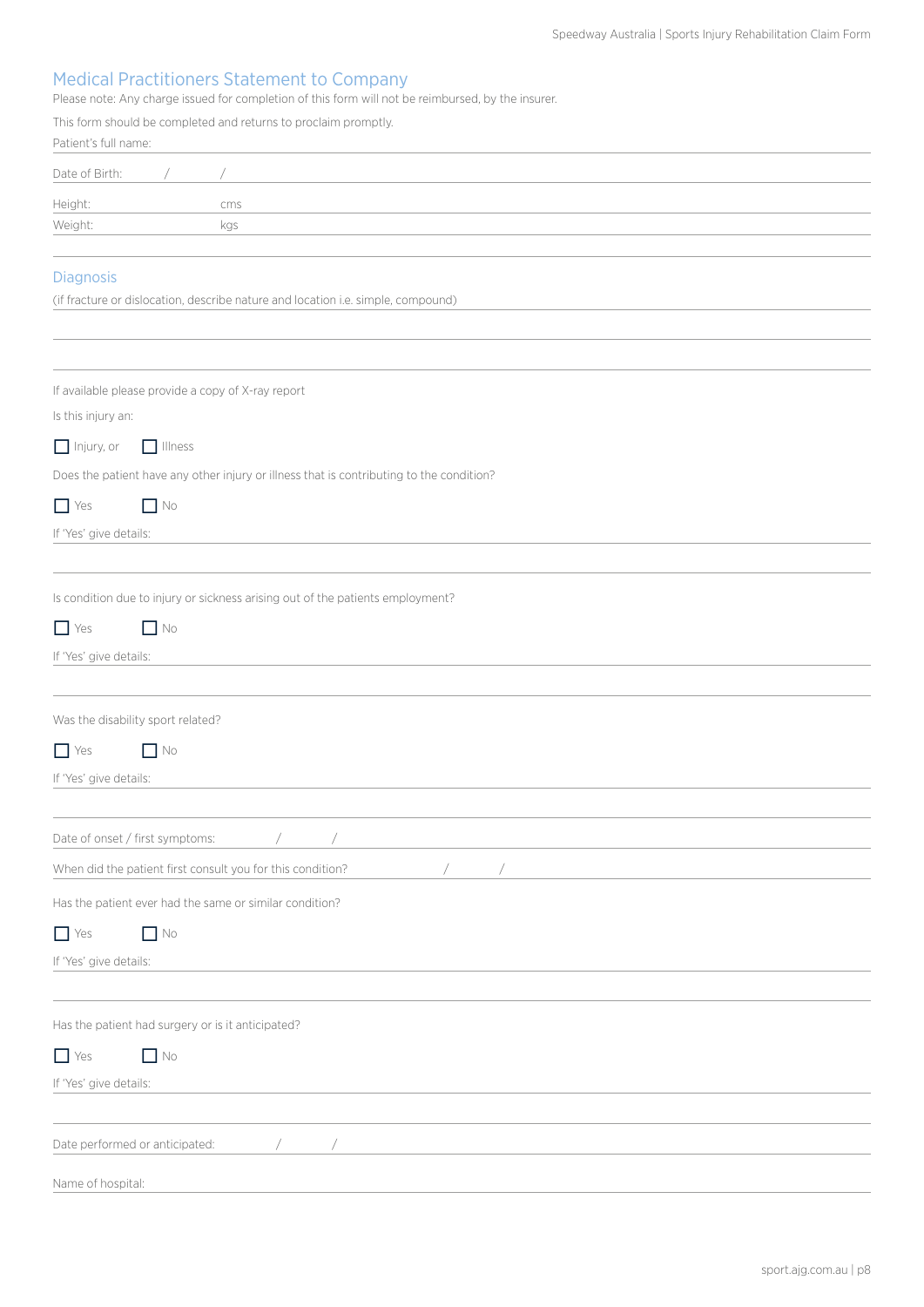Did you provide other medical services (including pathology) to the patient?

| $\Box$ Yes                     | $\Box$ No                                                                                                                                                                                                                                                                               |
|--------------------------------|-----------------------------------------------------------------------------------------------------------------------------------------------------------------------------------------------------------------------------------------------------------------------------------------|
|                                | If 'Yes', please itemise and give details:                                                                                                                                                                                                                                              |
| Date:                          | $\sqrt{2}$<br><u> 1989 - Johann Stein, mars an deutscher Stein und der Stein und der Stein und der Stein und der Stein und der</u>                                                                                                                                                      |
| Date:                          | the control of the control of the control of the control of the control of                                                                                                                                                                                                              |
| Date:                          |                                                                                                                                                                                                                                                                                         |
|                                | Was the patient referred by you or to you?                                                                                                                                                                                                                                              |
| $\Box$ Yes                     | $\Box$ No                                                                                                                                                                                                                                                                               |
| Name:                          | Please provide name and address or referring doctor:                                                                                                                                                                                                                                    |
| Address:                       |                                                                                                                                                                                                                                                                                         |
| Date of referral:              | $\sqrt{2}$ and $\sqrt{2}$ and $\sqrt{2}$ and $\sqrt{2}$ and $\sqrt{2}$ and $\sqrt{2}$ and $\sqrt{2}$ and $\sqrt{2}$ and $\sqrt{2}$ and $\sqrt{2}$ and $\sqrt{2}$ and $\sqrt{2}$ and $\sqrt{2}$ and $\sqrt{2}$ and $\sqrt{2}$ and $\sqrt{2}$ and $\sqrt{2}$ and $\sqrt{2}$ and $\sqrt{2$ |
|                                |                                                                                                                                                                                                                                                                                         |
| Is the patient still disabled? |                                                                                                                                                                                                                                                                                         |
| $\Box$ No                      | When did the patient return to work? /                                                                                                                                                                                                                                                  |
| $\Box$ Yes                     | How long will the patient be:                                                                                                                                                                                                                                                           |
|                                | Totally disabled (unable to perform any part of their occupation)<br>from:<br>to :                                                                                                                                                                                                      |
|                                | Partially disabled (unable to perform any part of their occupation)                                                                                                                                                                                                                     |
|                                | from:<br>to :<br>$\sqrt{2}$                                                                                                                                                                                                                                                             |
|                                | If partially disabled, what duties could the patient perform and for how many hours a week?                                                                                                                                                                                             |
|                                |                                                                                                                                                                                                                                                                                         |
|                                |                                                                                                                                                                                                                                                                                         |
|                                |                                                                                                                                                                                                                                                                                         |
|                                |                                                                                                                                                                                                                                                                                         |
| Hours per week:                |                                                                                                                                                                                                                                                                                         |
|                                | Has the patient requested medical evidence for the current disability to be issued to any other insurance company, accident commission, Workers<br>Compensation insurer, sports body or any other insurance body?                                                                       |
| $\Box$ Yes                     | $\Box$ No                                                                                                                                                                                                                                                                               |
| If 'Yes', give details:        |                                                                                                                                                                                                                                                                                         |
|                                | Name of company and claim number:                                                                                                                                                                                                                                                       |
|                                | Contact name and telephone number:                                                                                                                                                                                                                                                      |
| Remarks                        |                                                                                                                                                                                                                                                                                         |
|                                |                                                                                                                                                                                                                                                                                         |
|                                |                                                                                                                                                                                                                                                                                         |
|                                |                                                                                                                                                                                                                                                                                         |
| Signature:                     | $\sqrt{2}$<br>Date:<br>$\bigg)$                                                                                                                                                                                                                                                         |
| Name of Doctor (please print): |                                                                                                                                                                                                                                                                                         |
| Qualifications:                |                                                                                                                                                                                                                                                                                         |
| Address:                       |                                                                                                                                                                                                                                                                                         |
|                                |                                                                                                                                                                                                                                                                                         |
| Phone number:                  |                                                                                                                                                                                                                                                                                         |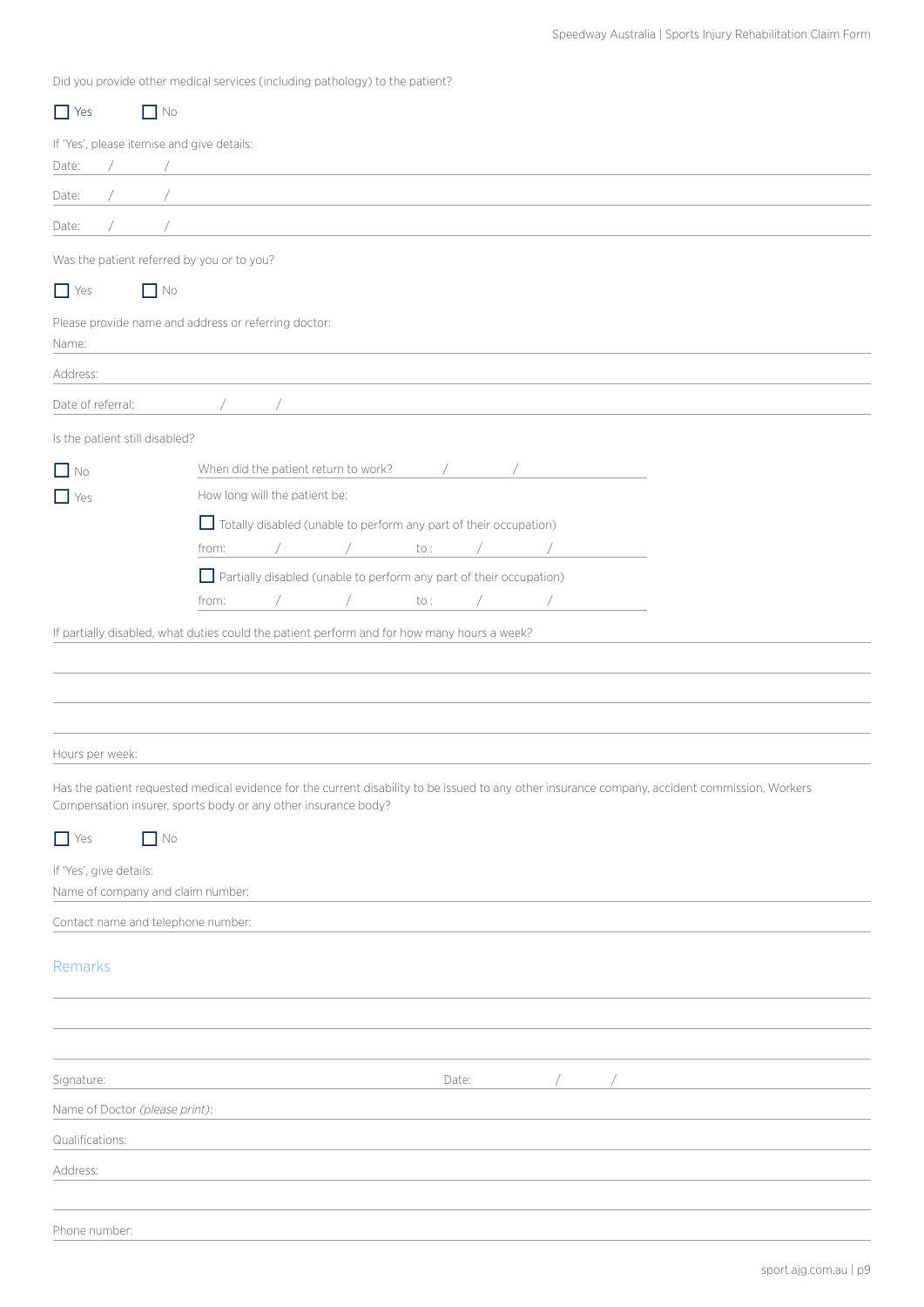## Notes for claimants

To ensure your claim is processed quickly and efficiently please follow steps below. Please read thoroughly and keep for your own reference.

### Non Medicare medical expenses claim

- 1. **Please note that due to Federal Government Legislation (Sec126, Health Insurance Act 1973) General Insurers are unable to provide benefits on any Medicare related expenses, including gap payments.**
- 2. Claims for treatment given by a chiropractor, masseur, naturopath, osteopath or physiotherapist must be accompanied by a referral from a registered medical doctor.
- 3. If you hold private health insurance you are required to claim all expenses from your private health fund first. Once you have claimed from your health fund please forward your 'Statement of Benefits Paid', the account and receipt to us.
- 4. If you have already incurred non-Medicare medical expenses, please attach the original tax invoices along with a receipt confirming the account has been paid.

### Loss of income claim (if eligible)

- 5. If you are self-employed have your accountant complete 'Your Employment Details' and supply us with a copy of your last tax assessment.
- 6. If you are an employee please forward payslips for the four weeks preceding your injury, or a letter from your employer on company letterhead confirming the gross amount earned per week for the four weeks preceding your injury.
- 7. Loss of income payments will not be made until the Medical Statement, medical certificates and proof of earnings are received.

#### Important

- 1. **Your claim cannot be processed if the claim forms are incomplete or illegible. To ensure your claim is processed without delay please make certain all sections on the Sports Injury Claim Form, Medical Statement, Injury Data Collection questionnaire and any applicable Addendums to Injury Data Collection questionnaires are fully complete**
- 2. **Please forward your completed Sports Injury Claim Form to our office within 30 days of your injury. Do no wait for all your medical accounts. Forward them to us as you receive them.**
- 3. **Your Personal Accident Sports insurance policy covers medical expenses incurred within 365 days of the date of the event that caused the injury.**

If you have any questions or problems please contact us, we are always ready to help.

## Complaints and disputes

If you are dissatisfied with a product or service provided by your Adviser, please contact the Manager of the Branch in your State.

If the Branch Manager is unable to resolve the complaint to your satisfaction, you may ask that the matter be referred to the National Complaints Manager for Gallagher. The National Complaints Manager will acknowledge your complaint in writing and endeavour to resolve your problem within 21 working days.

If an issue has not been resolved to your satisfaction, you can lodge a complaint with the Australian Financial Complaints Authority, or AFCA. AFCA provides fair and independent financial services complaint resolution that is free to consumers.

**Website**: www.afca.org.au

**Email:** info@afca.org.au

**Telephone:** 1800 931 678 (free call)

**In writing to:** Australian Financial Complaints Authority, GPO Box 3, Melbourne VIC 3001

### **Privacy**

We are committed to protecting your privacy. We do not trade, rent or sell your information. For more information about our Privacy Policy please visit the Gallagher web site at www.ajg.com.au or telephone 1800 240 432.

# Claims handling

Claims are processed at Gallagher Sporting Claims. To maximize claims handling efficiency send your completed claim form and documentation direct to that address.

#### **Email: sport@ajg.com.au**

Post: Gallagher Sporting claims PO Box 1898, North Sydney, NSW 2060